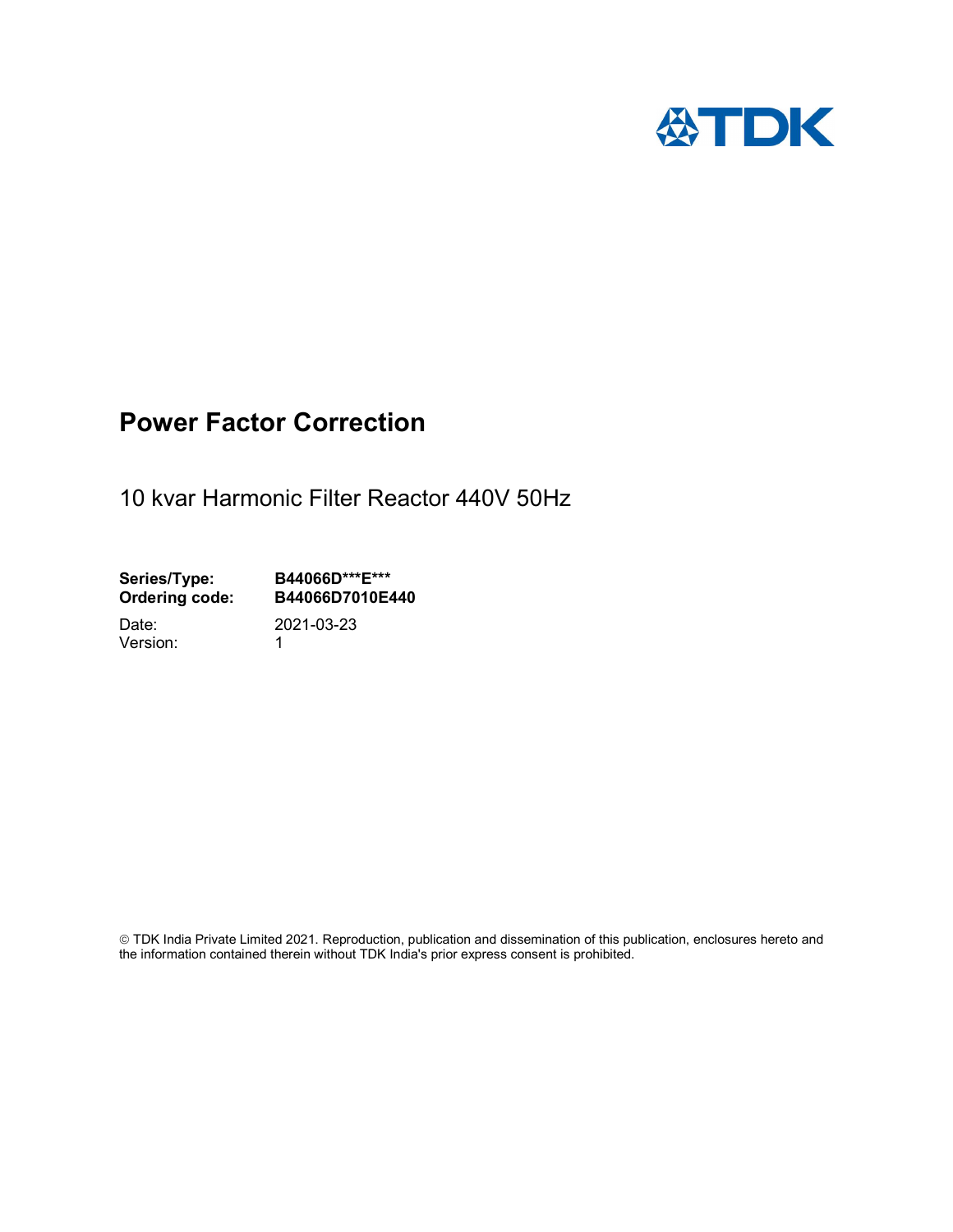

# Power Factor Correction and Content of Content of Content of Content of Content of Content of Content of Content of Content of Content of Content of Content of Content of Content of Content of Content of Content of Content

# 10 kvar Harmonic Filter Reactor 440V 50Hz B44066D\*\*\*E\*\*\*

### **Characteristics**

- $H$  Highest linearity
- Temperature control via micro switch in inner coil
- $\blacksquare$  Highest life time by high quality materials
- **Low losses**
- $\blacksquare$  High overloading capability
- Safety device, temperature micro switch
- **Aluminium foil winding**
- **Low noise**



| Technical data                                  |                |             |  |
|-------------------------------------------------|----------------|-------------|--|
| De-tuning factor p                              | $\overline{7}$ | $\%$        |  |
| Effective filter output $Q_C$                   | 10             | kvar        |  |
| Rated voltage $V_R$ <sup>1)</sup>               | 440            | V           |  |
| Rated frequency f                               | 50             | Hz          |  |
| Ambient temperature / Insulation class          | 40 / H         | $^{\circ}C$ |  |
| Capacitance C delta (tot.)                      | 152.91         | μF          |  |
| Inductivity L                                   | $3 \cdot 4.64$ | mH          |  |
| Fundamental current 11 <sup>3)</sup>            | 13.91          | A           |  |
| Linear up to $4$ )                              | 22.70          | A           |  |
| Effective current $IRMS$ <sup>2)</sup>          | 14.89          | A           |  |
| Rated harmonic voltages (3rd/5th/7th/11th/13th) | 0.5/6/5/3.5/3  | $\%$        |  |
| Temperature protection (NC)                     | yes            |             |  |
| Total losses $P_D$                              | 65             | W           |  |
| Total weight                                    | 9              | kg          |  |

<sup>1)</sup> Voltage rise up to 106% of rated voltage is considered in current  $I_{\text{eff}}$ .

<sup>2)</sup>  $I_{eff} = \sqrt{(I_1^2 + I_3^2 + ... I_x^2)}$ 

<sup>3)</sup>  $11 = 1.06$   $\cdot$   $I_R$  ( $I_R$  = Capacitor current 50Hz)

<sup>4)</sup> Linear current =  $1.73$   $\cdot$  I<sub>R</sub> (I<sub>R</sub> = Capacitor current 50Hz)

### **Connection**

| Line                | l 1U1-1V1-1W1 |
|---------------------|---------------|
| Capacitors          | l 1U2-1V2-1W2 |
| Temperature control | 1 O<br>ے- ا   |

# Reference standard IEC60076-6

CAP FILM ES PFC PM 2021-03-23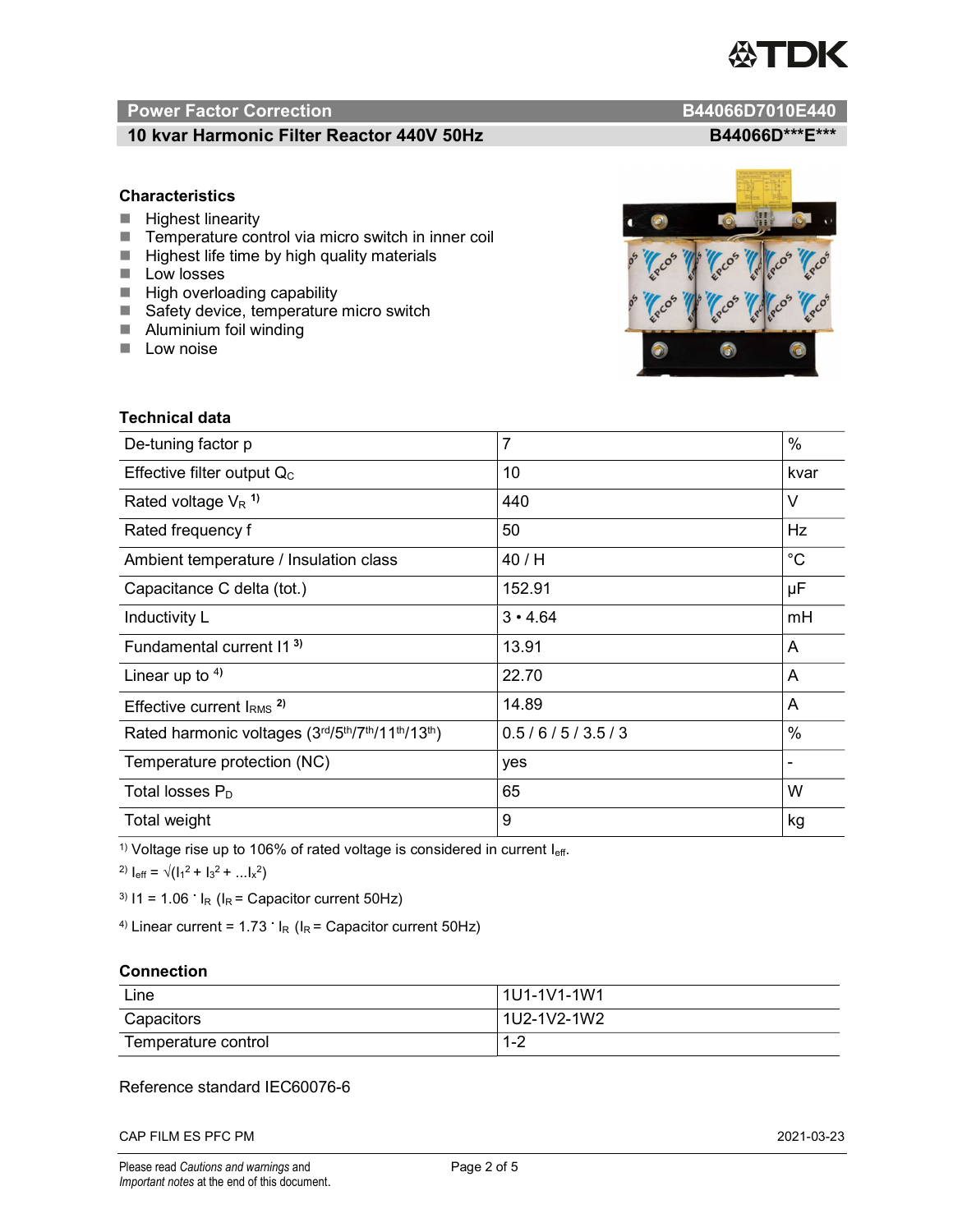

#### Power Factor Correction **B44066D7010E440**

# 10 kvar Harmonic Filter Reactor 440V 50Hz BA4066D\*\*\*E\*\*\*

### Dimensional drawings



#### **Dimensions**

| L/mm  | 175          | b/mm  | 98   |
|-------|--------------|-------|------|
| H/mm  | 160          | e/mm  | 76±5 |
| W/mm  | $125 + 5$    | d1/mm | 10.8 |
| 11/mm | 150          | d2/mm | 15.5 |
| 12/mm | 150          | A     | 125  |
| n1/mm | 100          | B     | 78   |
| n2/mm | $82.5 \pm 3$ | Ø     | 6.5  |

#### Cautions and warnings

- Do not install the reactor in case of any visible damages.
- $\blacksquare$  Installation must be done by skilled personnel only.
- Do not use or store harmonic filter reactors in corrosive atmosphere, especially where chloride gas, sulphide gas, acid, alkali, salt or similar substances are present.
- Do not touch the device during operation: all electrically active parts of this equipment such as windings, electronic components, leads, fuses and terminals carry a dangerous voltage which can lead to burns or electric shock.
- Covers which protect these electrically active parts from being touched must not be opened or removed during operation.
- Before any assembly or maintenance work is started, all installations and equipment must be disconnected from the power source.
- Noncompliance with these instructions may lead to death, serious injury or major damage to equipment.

FAILURE TO FOLLOW CAUTIONS MAY RESULT, WORST CASE, IN PREMATURE FAILURES OR PHYSICAL INJURY.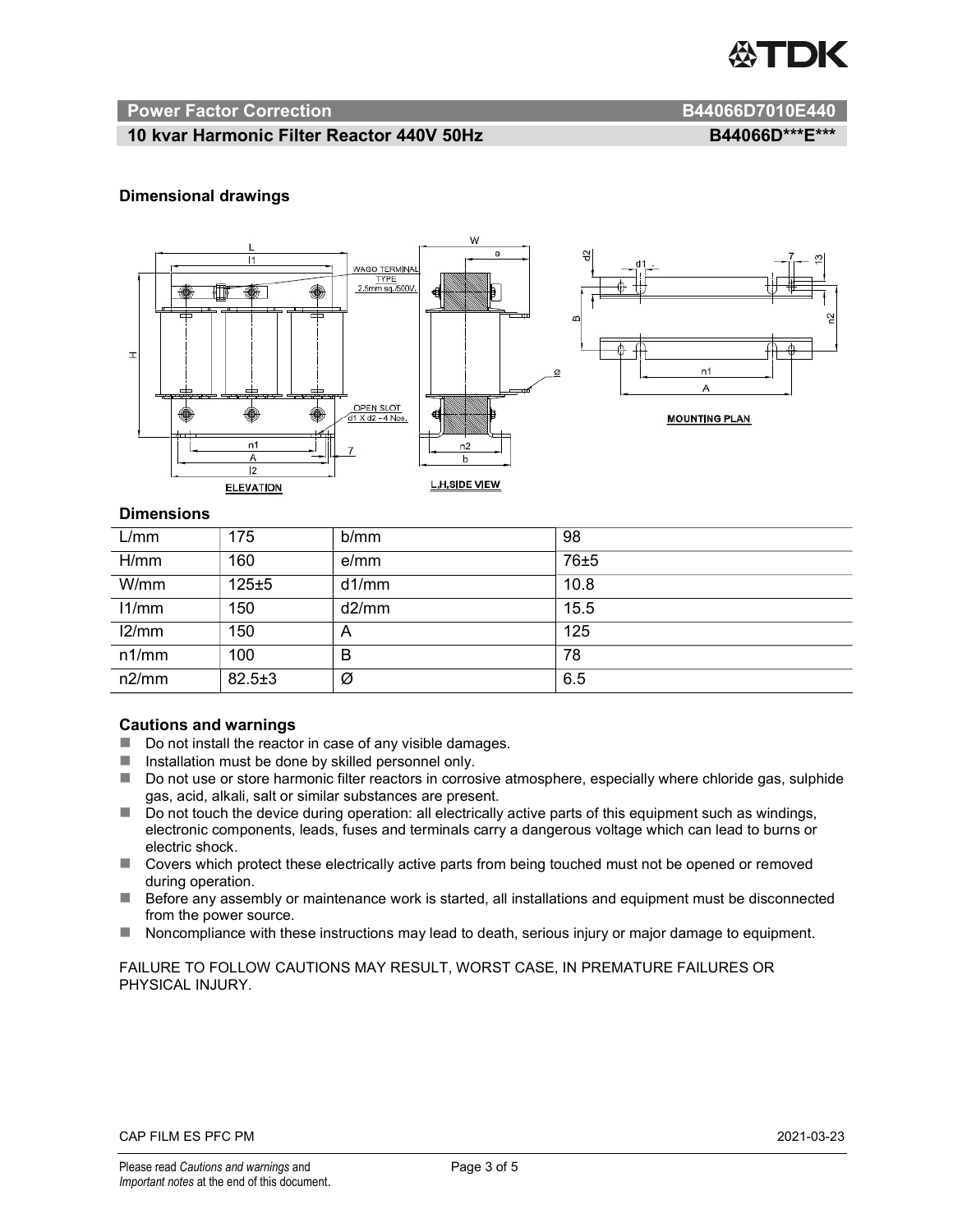

# Power Factor Correction **B44066D7010E440**

# 10 kvar Harmonic Filter Reactor 440V 50Hz BA4066D\*\*\*E\*\*\*

The following applies to all products named in this publication:

- 1. Some parts of this publication contain statements about the suitability of our products for certain areas of application. These statements are based on our knowledge of typical requirements that are often placed on our products in the areas of application concerned. We nevertheless expressly point out that such statements cannot be regarded as binding statements about the suitability of our products for a particular customer application. As a rule we are either unfamiliar with individual customer applications or less familiar with them than the customers themselves. For these reasons, it is always ultimately incumbent on the customer to check and decide whether a product with the properties described in the product specification is suitable for use in a particular customer application.
- 2. We also point out that in individual cases, a malfunction of electronic components or failure before the end of their usual service life cannot be completely ruled out in the current state of the art, even if they are operated as specified. In customer applications requiring a very high level of operational safety and especially in customer applications in which the malfunction or failure of an electronic component could endanger human life or health (e.g. in accident prevention or life-saving systems), it must therefore be ensured by means of suitable design of the customer application or other action taken by the customer (e.g. installation of protective circuitry or redundancy) that no injury or damage is sustained by third parties in the event of malfunction or failure of an electronic component.
- 3. The warnings, cautions and product-specific notes must be observed.
- 4. In order to satisfy certain technical requirements, some of the products described in this publication may contain substances subject to restrictions in certain jurisdictions (e.g. because they are classed as hazardous). Useful information on this will be found in our Material Data Sheets on the Internet (www.tdk-electronics.tdk.com/material). Should you have any more detailed questions, please contact our sales offices.
- 5. We constantly strive to improve our products. Consequently, the products described in this publication may change from time to time. The same is true of the corresponding product specifications. Please check therefore to what extent product descriptions and specifications contained in this publication are still applicable before or when you place an order.

We also reserve the right to discontinue production and delivery of products. Consequently, we cannot guarantee that all products named in this publication will always be available. The aforementioned does not apply in the case of individual agreements deviating from the foregoing for customer-specific products.

- 6. Unless otherwise agreed in individual contracts, all orders are subject to our General Terms and Conditions of Supply.
- 7. Our manufacturing sites serving the automotive business apply the IATF 16949 standard. The IATF certifications confirm our compliance with requirements regarding the quality management system in the automotive industry. Referring to customer requirements and customer specific requirements ("CSR") TDK always has and will continue to have the policy of respecting individual agreements. Even if IATF 16949 may appear to support the acceptance of unilateral requirements, we hereby like to emphasize that only requirements mutually agreed upon can and will be implemented in our Quality Management System. For clarification purposes we like to point out that obligations from IATF 16949 shall only become legally binding if individually agreed upon.